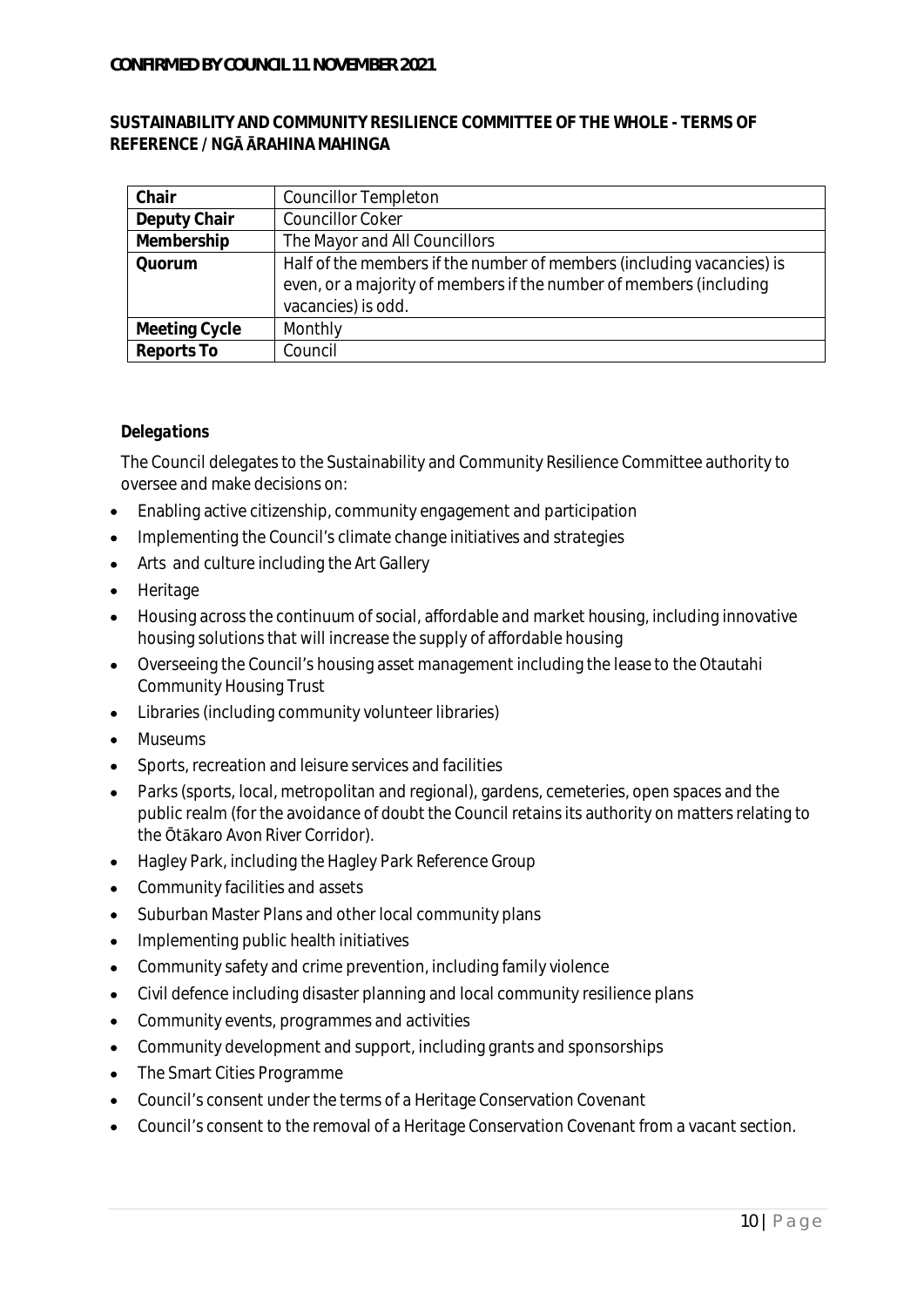# *Bylaws*

The Council delegates to the Committee authority to:

- Oversee the development of new bylaws within the Committee's terms of reference, up to and including adopting draft bylaws for consultation.
- Oversee the review of the following bylaws, up to and including adopting draft bylaws for consultation.
	- o Alcohol Restrictions in Public Places Bylaw 2018
	- o Brothels Bylaw 2013
	- o Cemeteries Bylaw 2013
	- o Dog Control Policy and Bylaw 2016
	- o Freedom Camping Bylaw 2015
	- o General Bylaw 2008
	- o Parks and Reserves Bylaw 2018
	- o Public Places Bylaw 2018

#### *Submissions*

- The Council delegates to the Committee authority:
- To consider and approve draft submissions on behalf of the Council on topics within its terms of reference. Where the timing of a consultation does not allow for consideration of a draft submission by the Council or relevant Committee, that the draft submission can be considered and approved on behalf of the Council.

## *Community Funding*

The Council delegates to the Committee authority to make decisions on the following funds (but not limited to), where the decision is not already delegated to staff:

- Heritage Incentive Grant Applications  $\ddot{\phantom{a}}$
- Applications to the Christchurch Heritage Festival Community Grants over \$5,000  $\bullet$
- Extensions of up to two years for the uptake of Heritage Incentive Grants
- Applications to the Events and Festivals Fund  $\bullet$
- Applications to the Capital Endowment Fund  $\bullet$
- Applications to the Enliven Places Projects Fund  $\bullet$
- Applications to the Sustainability Fund  $\bullet$
- Applications to the Metropolitan Strengthening Communities Fund *[The Funding Subcommittee*  $\bullet$ *will hold a workshop on applications to this fund and report back to this Committee]*
- Applications to the Discretionary Response Fund  $\bullet$
- Applications to the Place Partnership Fund
- Applications to the Community Organisation Loan Scheme $\bullet$